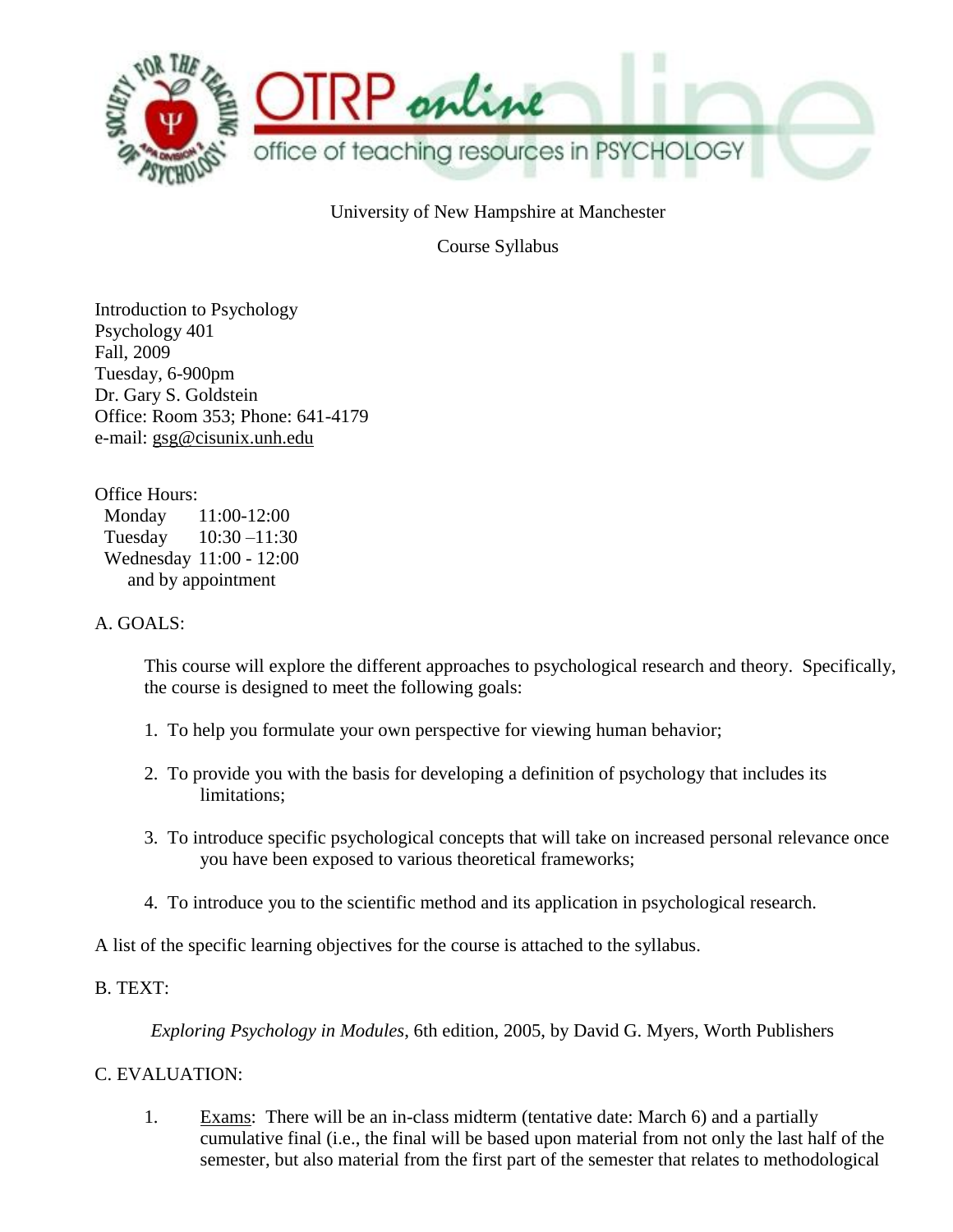issues and the major perspectives in psychology—biological, behavioral, psychoanalytic, humanistic, cognitive, and sociocultural). The date of the final is May 8.

The midterm and final will cover material presented in class and in the readings. All types of questions may be asked on the exams including (but not exclusively) multiple choice, matching, fill-in, short essay and long essay. These questions will not only test your recall of previously learned material, but your ability to draw relationships among various ideas and to apply material in new situations. Make-up exams will be given only under rare circumstances, such as serious illness.

The midterm can earn you up to 28 points toward your final grade; the final can earn you up to 32 points toward your final grade.

2. Major Quizzes: Three closed-book quizzes, lasting 15-30 minutes each, will be given during the semester. Tentative dates are: February 6, March 27, and April 17. Question types include: multiple choice, fill-in, matching, and brief essay

Each major quiz can earn you up to 8 points for a total of 24 points towards your final grade.

3. Brief Quizzes: Starting with the second class, (except classes in which major quizzes or the midterm is scheduled) you will have a brief quiz. The quiz will consist of 1-4 questions (usually multiple choice, but other types of questions may be asked) on material presented in the previous class. These quizzes should take about one or two minutes to complete. There will be no make-up brief quizzes given.

Each brief quiz can earn you up to one point for a total of 10 points towards your final grade.

- 4. Classroom Assessments: Throughout the semester I will ask you to complete a series of exercises that will provide you and me with feedback about your understanding of class material. You will complete some of these exercises at home and some during class time. These exercises will be ungraded but you are required to complete them. My belief is that completing these exercises will help you learn class material more efficiently and therefore potentially increase your grade. Here are some examples of exercises I will use:
	- Empty Outline—I will ask you to complete an empty outline of a series of class presentations.
	- Muddiest Point—I will ask you to describe the muddiest point of the day's lecture.
	- Confusion Groups— I will occasionally use the first five to ten minutes of each class for "confusion groups." In these groups, you can raise any issues you didn't understand, which will then be discussed in class.

Some classroom assessments (mostly Empty Outlines) will be given as required homework and be due the class after they are handed out. If you miss class when they are handed out, it is your responsibility to get a copy of the class assessment. If you miss class when they are due, it will be your responsibility to get them to me before the next class. You will be given the opportunity to resubmit *one* incomplete or inadequate classroom assessment assignments to improve your grade

Each learning assessment assignment can earn you up to one-half point for a total of 6 points towards your final grade.

5. Class Participation: The grade you receive here is based on subjective and intuitive criteria. Therefore, I will only use it to increase your final grade, especially in any kind of borderline situation.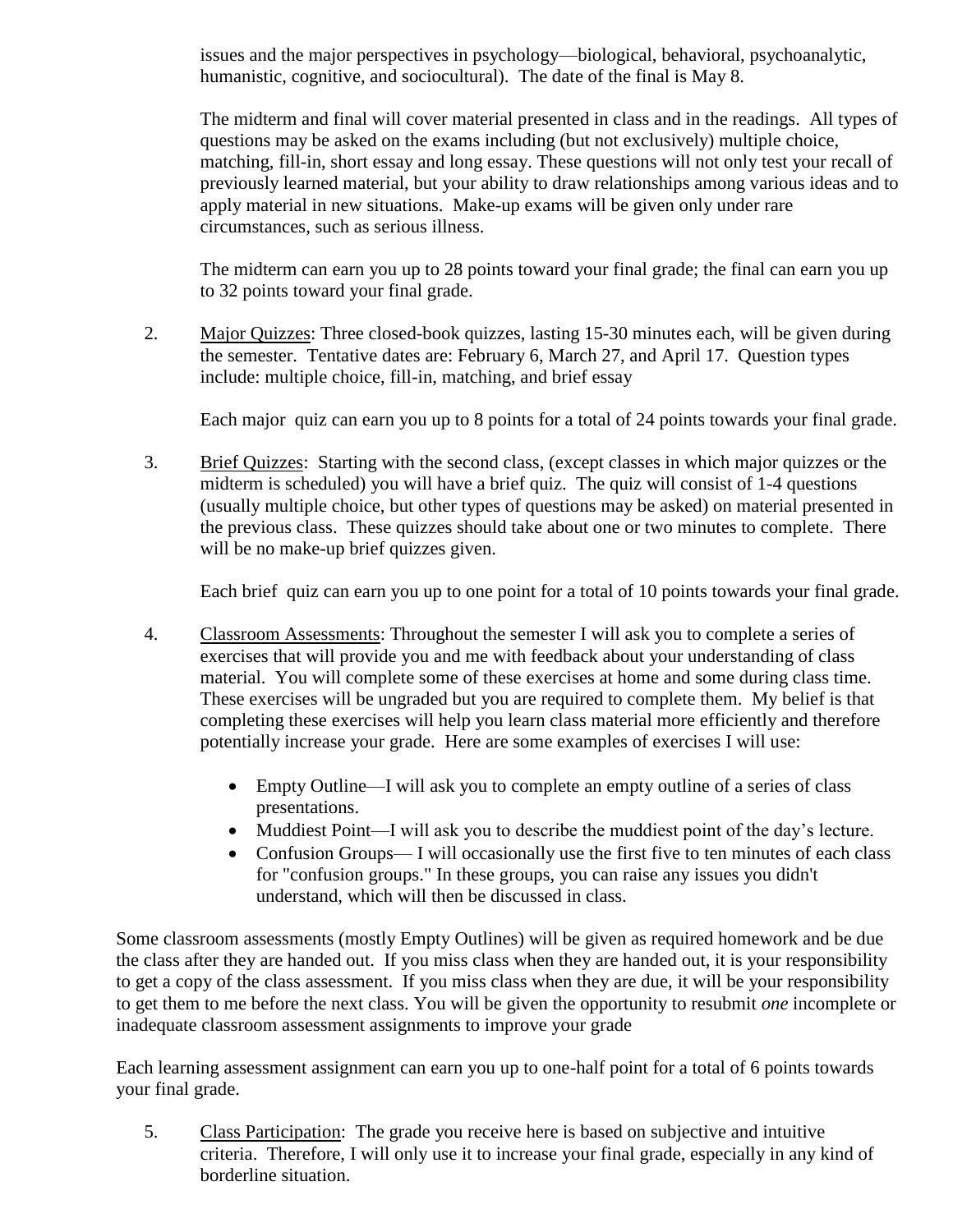6. Class attendance: Given that my exams draw heavily from class presentation, I strongly suggest you attend class. Excessive class absence (unexcused) will result in a lowering of your grade. I also ask that you arrive on time to class and remain in class for the entire period. Leaving the classroom during class presentations is distracting to your classmates and to me. Therefore, leaving class at any time during class presentations (whether you return or not) will constitute a class absence. Please see me if a medical reason requires you to leave the classroom during class presentations.

Class attendance means more than showing up for class and therefore I expect that you will attend to class presentations and refrain from distracting conversations or other behavior during class. Please turn off your cell phone before entering class. Additionally, do not send or receive text messages on your cell phone during class.

### D. YOUR GRADE:

| <b>Weekly Quizzes</b>        | $10 \text{ X} 1$ point/each = 10 points                       |
|------------------------------|---------------------------------------------------------------|
| <b>Major Quizzes</b>         | $3 X 8$ points/each = 24 points                               |
| Midterm                      | 28 points                                                     |
| Final                        | 32 points                                                     |
| <b>Classroom Assessments</b> | 6 points                                                      |
| <b>Class Participation</b>   | Excellent participation will be used to increase final grade. |
| Attendance                   | Excessive absence will result in a lowering of your final     |
|                              | grade.                                                        |

## E. CLASS STRUCTURE/PROCESS:

The schedule for this course is undated. This will allow us to proceed at a rate that is most consistent with current interests. However, the learning objectives will indicate our progress in the course. I will announce in class exam dates and when assigned readings and homework are due. The readings will vary in the degree to which they overlap with the lectures. At times, the overlap will be great; other times, the readings will serve as background material for specific topics discussed during class.

We will also be using "Blackboard," which is the University wide information system with access to UNH email, Blackboard course material, and WebCat student information system. You will find your Username and Password by completing the following steps at any web browser:

> 1) Login to [www.myunh.edu](http://www.myunh.edu/) 2) Select the Need Help tab at the top of the screen. 3) Click the New User option and complete the on-screen directions. This self-service application is also used set your password if your forget it. For more detail on this process go to [www.unhm.unh.edu/ac.](http://www.unhm.unh.edu/ac)

Your grades will be posted on Blackboard throughout the course; therefore you will have continual feedback on your progress in the course.

My bias is to explore content areas in depth, as opposed to giving superficial coverage to many areas. If time becomes a limiting factor, changes in the schedule will reflect that bias. Thus, topic areas and readings may be dropped or added, depending upon time constraints.

I believe education is a cooperative enterprise in which you have an active role. Therefore, I want to encourage an active participation on your part during the course. Please don't hesitate to respond, question, and challenge. To facilitate this process, I will occasionally ask you to take part in experiential exercises or discussion groups. I hope these experiences will allow you to apply the material we cover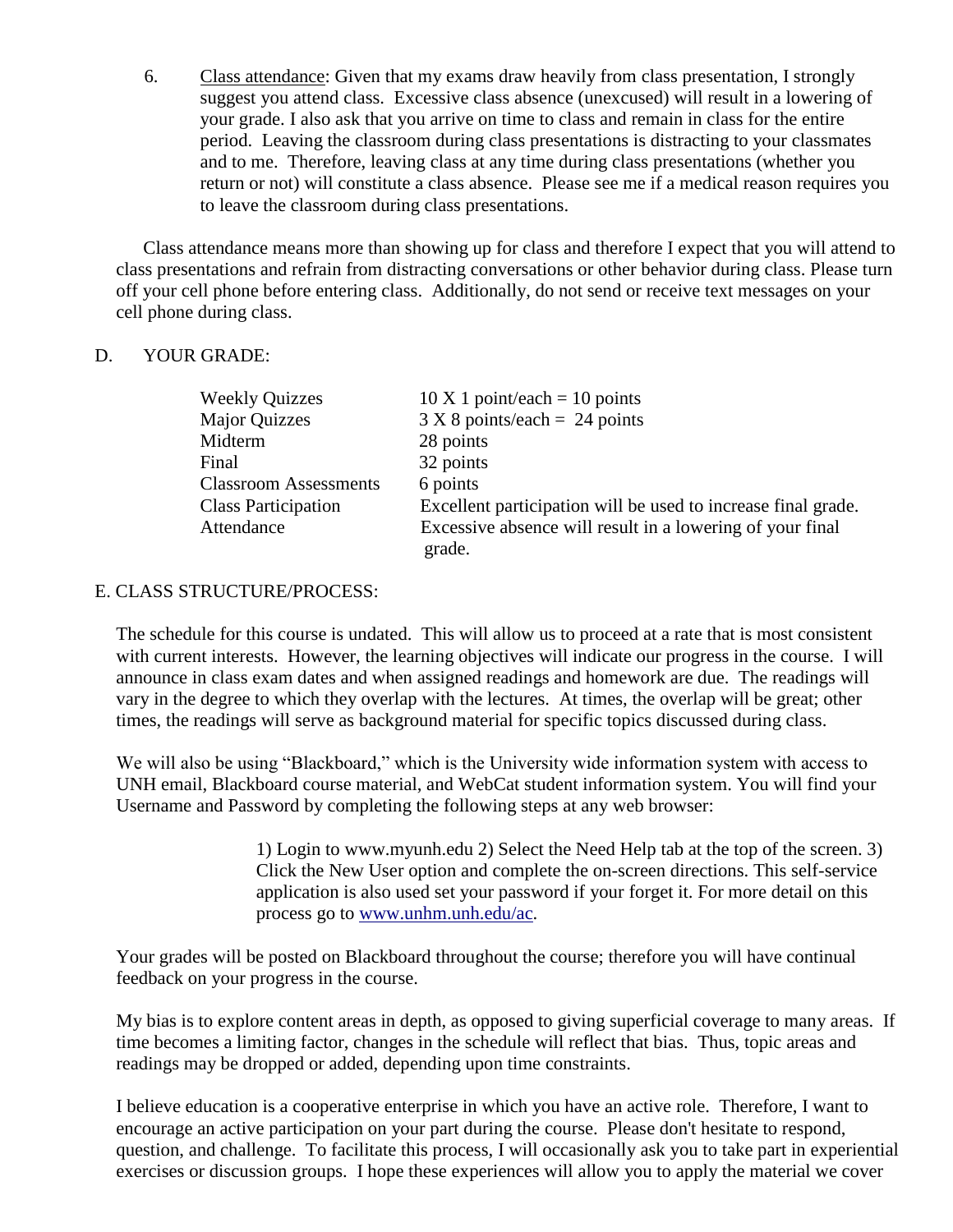to your own life.

# CLASS SCHEDULE

| 1. An overview of psychology<br>a. The problems of defining psychology-<br>a historical perspective<br>b. Theoretical perspectives<br>c. Science and theory<br>d. The experiment and its problems | Text: 1-37                     |
|---------------------------------------------------------------------------------------------------------------------------------------------------------------------------------------------------|--------------------------------|
| 2. The biology of human behavior                                                                                                                                                                  | Text: 39-70                    |
| 3. Social Psychology-social influence                                                                                                                                                             | Text: 607-618; 126-128         |
| 4. Species-specific behavior, learning theory,<br>behaviorism, and behavioral therapy                                                                                                             | Text: 71-77; 245-272; 568-572  |
| 5. Psychoanalysis                                                                                                                                                                                 | Text: 477-487; 563-566         |
| 6. Humanism                                                                                                                                                                                       | Text: 488-493; 567-568         |
| 7. Abnormal Behavior                                                                                                                                                                              | Text: 521-561;573-574; 591-597 |
| 8. Developmental Psychology-the<br>development of intelligence                                                                                                                                    | Text: 109-123                  |
| 9. Cognition, sensation and perception                                                                                                                                                            | Text: 147-164; 177-201         |
| 10. Memory                                                                                                                                                                                        | Text: 279-315                  |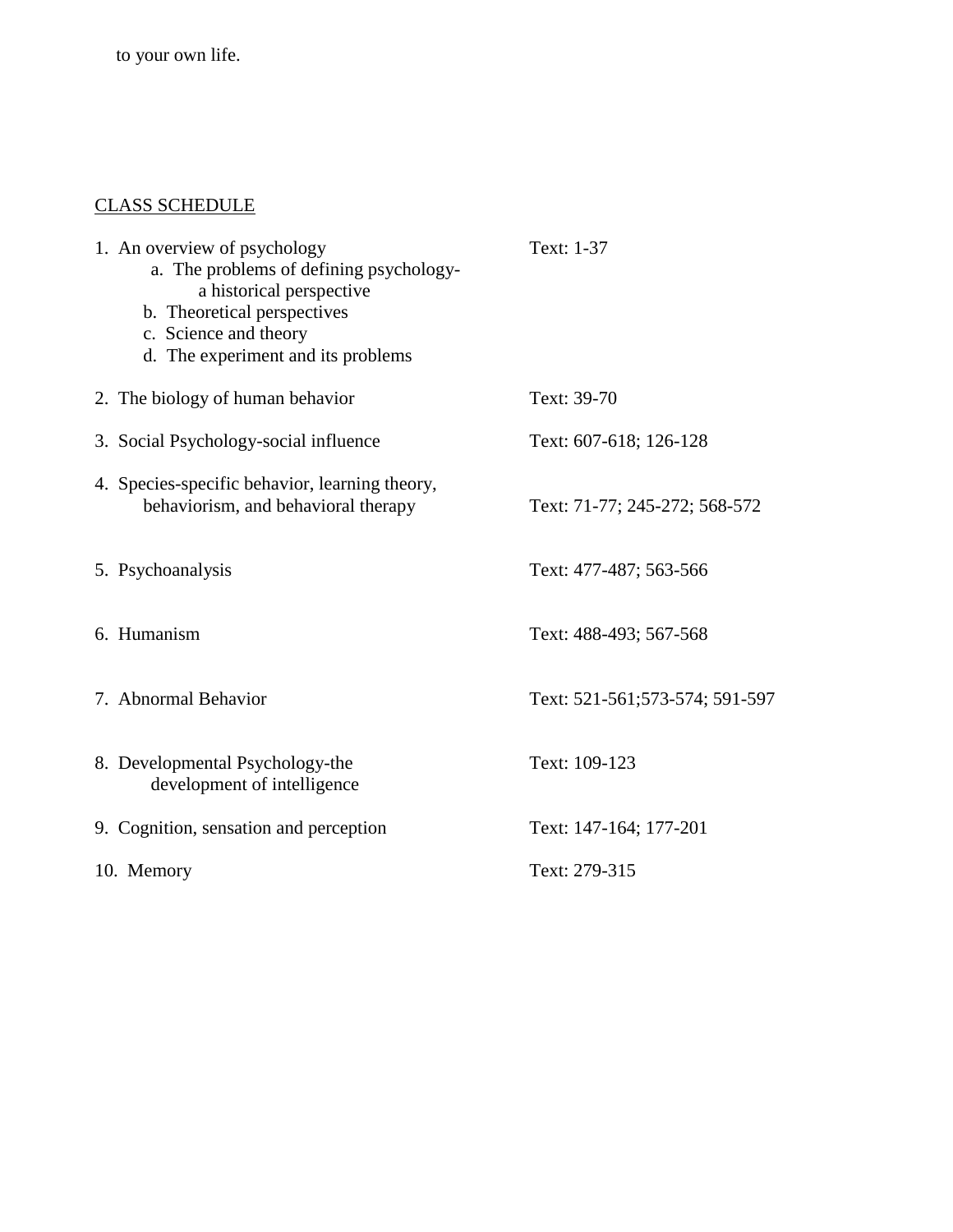### Learning Objectives

You should be able to:

- 1. Describe the problems psychology must face as a young science.
- 2. Define psychology.
- 3. Contrast a scientific fact with other kinds of facts.
- 4. Define paradigm, the role paradigms take in scientific disciplines, and Thomas Kuhn's views on paradigms.
- 5. Identify and summarize the major historical, theoretical, and professional perspectives in psychology and their basic assumptions.
- 6. Define empirical observation.
- 7. Define theory.
- 8. Contrast theory and hypothesis.
- 9. Summarize the characteristics of a good theory.
- 10. Define variable.
- 11. Define operational definition.
- 12. Define unobtrusive measurement with special emphasis on the role of deception and demand characteristics.
- 13. Describe the role of experimenter bias in psychological research and how psychologists deal with it
- 14. Contrast a sample and a population.
- 15. Define correlation, positive and negative correlation, the distinction between the strength and direction of a correlation, and how a correlation coefficient is used to measure the strength and direction of a correlation.
- 16. Describe the role that control, manipulation of independent variables, and random assignment plays in experimental research.
- 17. Contrast case studies, naturalistic studies, correlational research, quasi experiments, and true experiments especially with respect to issues of association and causality.
- 18. Define confounded variable.
- 19. Define programmatic research.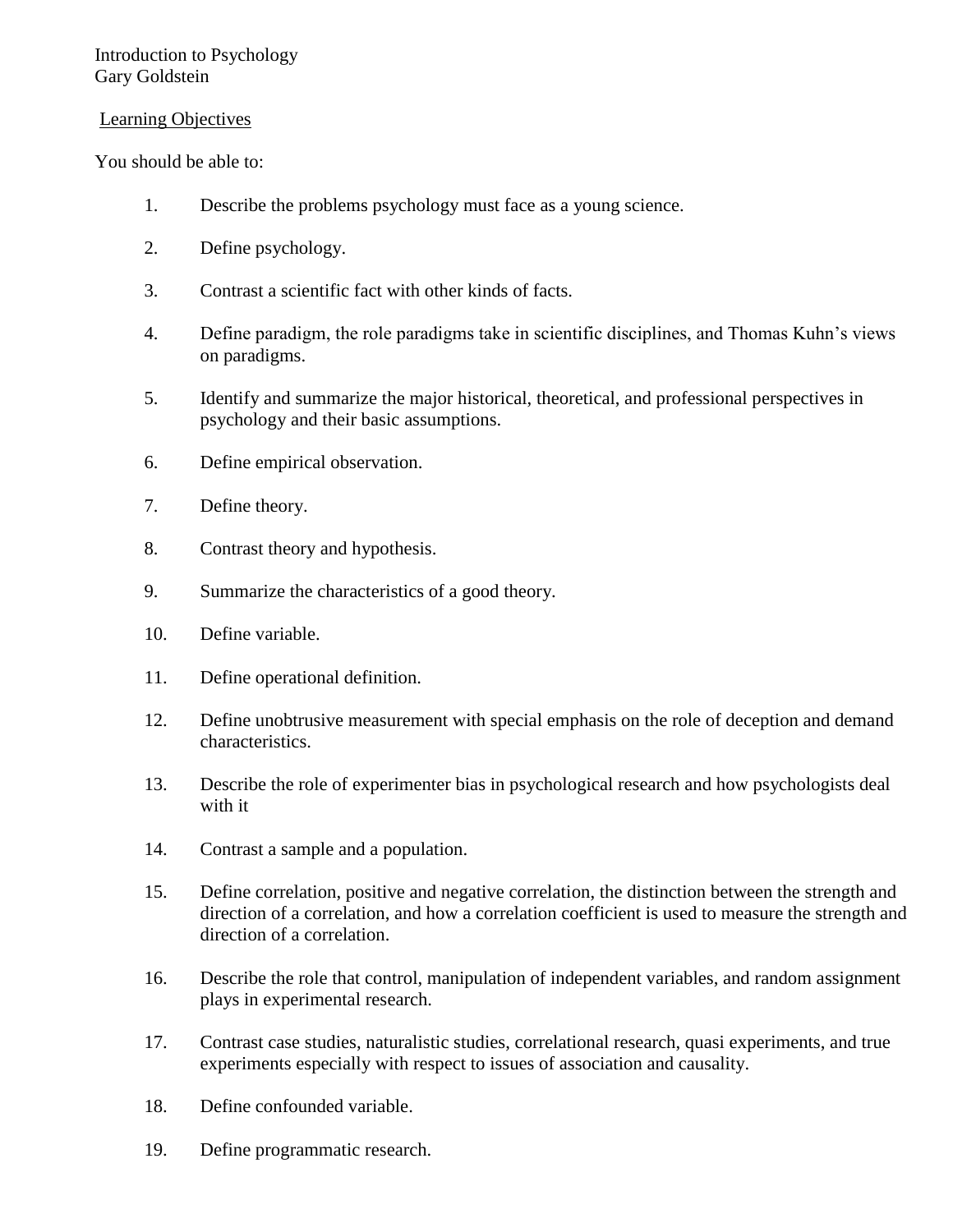- 20. Construct an experiment from a given hypothesis and identify the independent and dependent variables.
- 21. Describe the structure of the neuron.
- 22. Describe myelin sheath and its function.
- 23. Describe the function of the glial cells.
- 24. Describe the blood brain barrier and its function.
- 25. Describe neural transmission within the neuron with special emphasis on the concepts of resting potential, action potential, and absolute and relative refractory period.
- 26. Describe neural transmission between neurons with special emphasis on the concepts of the synapse, neurotransmitters, neromodulators, receptor sites, binding, and removal of neurotransmitters from synapse.
- 27. Contrast neurotransmitter antagonists and agonists.
- 28. Describe the basic structure of the human nervous system.
- 29. Describe the three types of neurons and their function.
- 30. Describe the role of the spinal cord in the control of reflexes.
- 31. Describe the structure and function of the peripheral nervous system.
- 32. Describe the structure and function of the autonomic nervous system with special emphasis on the distinction between the sympathetic and parasympathetic nervous system.
- 33. Describe the function of the endocrine system and describe the basic way that its function differs from the nervous system.
- 34. Describe the structure of the brain from the perspective of evolutionary theory and from the perspective of development in utero.
- 35. Describe the function of the basic structures of the brain in the hindbrain and midbrain including the medulla, pons, cerebellum, and reticular activating system.
- 36. Describe the function of the following structures: thalamus and limbic system
- 37. Describe the structure and function of the cerebral cortex with special emphasis on its four lobes, white vs. grey matter, motor cortex, sensory cortex, and association areas.
- 38. Describe the following principles of the brain: localization, redundancy, integration, and plasticity.
- 39. Describe the differences of function between the two hemispheres of the brain and research on the split brain.
- 40. Define social psychology.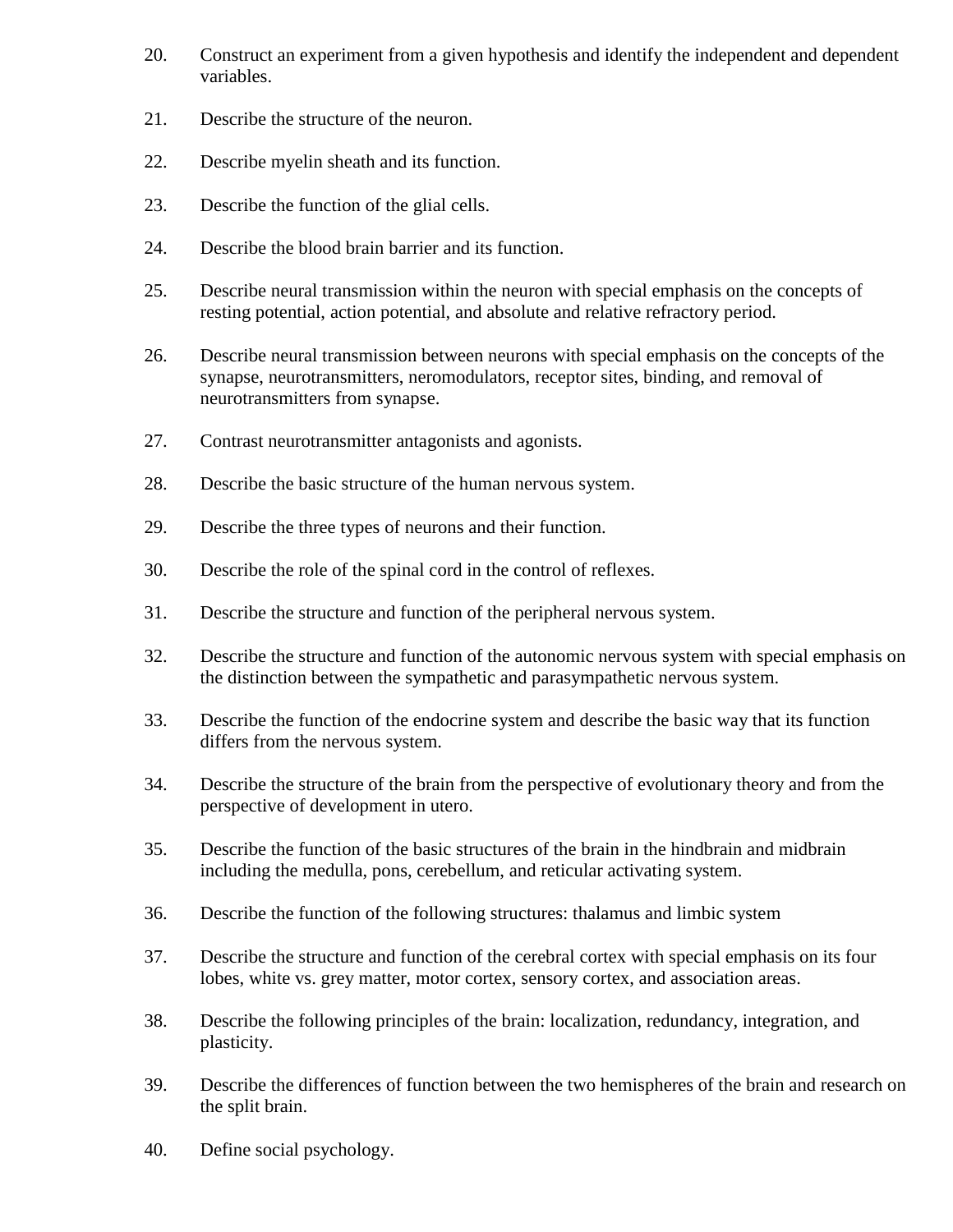- 41. Describe social facilitation and its effects when working on a simple and complex task.
- 42. Define compliance, conformity, and obedience.
- 43. Describe the research studies reviewed in class on conformity with emphasis on the variables that increase or decrease conformity.
- 44. Define norms.
- 45. Describe the social pressures that affect conforming behavior: informational social pressure, normative social pressure, and the role of reference groups.
- 46. Define groupthink.
- 47. Describe the studies discussed in class on obedience with emphasis on the variables that increase or decrease obedience.
- 48. Describe the relation between the findings on obedience and Kohlberg's views on morality.
- 49. Describe the studies discussed in class on the apathetic bystander and the factors that lead to non-responsiveness in emergency situations.
- 50. Define deindividuation and the factors that contribute to its development.
- 51. Define learning.
- 52. Contrast reflex and instinct.
- 53. Define species-specific behavior (fixed action patterns) and the role of releasing stimuli in generating such behavior.
- 54. Describe why the concept of species-specific behavior is favored more than the concept of instinct.
- 55. Define sociobiology and its views on human sexuality.
- 56. Describe Pavlov's original studies on classical conditioning.
- 57. Define classical conditioning.
- 58. Define the unconditioned stimulus and response, neutral stimulus, and the conditioned stimulus and response in classical conditioning.
- 59. Describe the factors that affect the strength of classical conditioning.
- 60. Describe the relation between classical conditioning and the development of human emotions.
- 61. Describe the relation between classical conditioning and drug usage and taste aversion.
- 62. Define stimulus generalization, stimulus discrimination, higher order conditioning, and extinction in classical conditioning.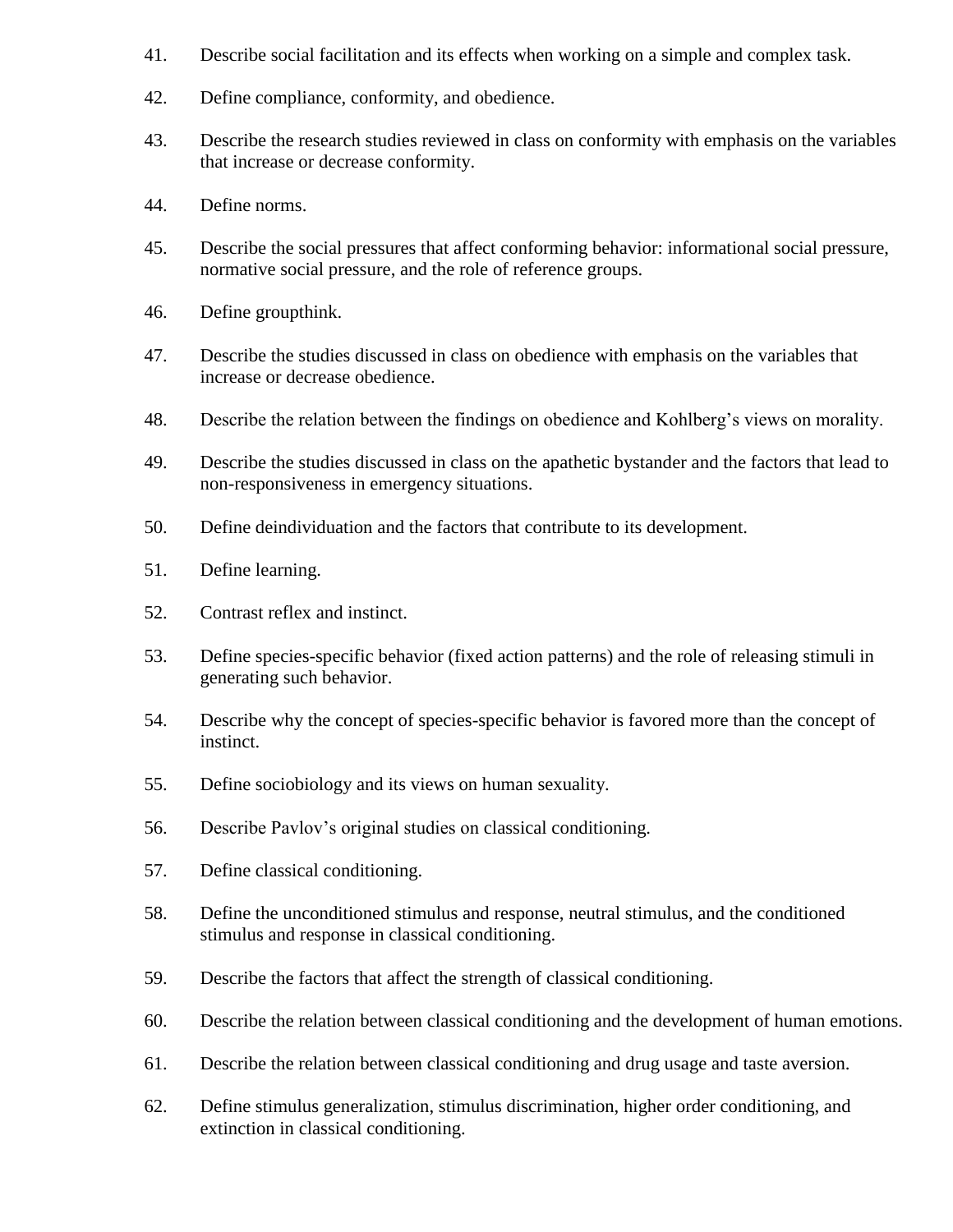- 63. Describe the application of the principles of classical conditioning to the therapeutic situation (systematic desensitization and aversive counter conditioning).
- 64. Describe the theoretical rationale for why the techniques in Learning Objective 61 work.
- 65. Define operant conditioning.
- 66. summarize the differences between operant and classical conditioning.
- 67. Identify and describe positive and negative reinforcement, positive and negative punishment.
- 68. Describe the different schedules of reinforcement and their relation to extinction of operants.
- 69. Describe discriminative stimuli and shaping.
- 70. Describe the relation between the principles of operant conditioning and behavioral psychology's views of free will, determinism, and human nature.
- 71. Describe the application of the principles of instrumental conditioning to the therapeutic situation (behavior modification).
- 72. Describe the influence of the Victorians on Freud's views.
- 73. Summarize Freud's topographical model and his conception of the unconscious.
- 74. Describe the reliance on the interpretation of free association, slips of the tongue and accidents, dreams, and projective tests to assess the unconscious.
- 75. Describe the structure of personality as Freud views it (id, ego, superego).
- 76. Describe Freud's views of the instincts, his distinction between the life and death instincts, and their relation to id functioning.
- 77. Describe the difference between classical Freudian views and contemporary psychodynamic thought with regards to basic motivating force in human behavior.
- 78. Contrast the pleasure and reality principles and primary and secondary process thought.
- 79. Describe the functions of the ego and superego.
- 80. Describe the basic tendency of life according to Freud and its relation to his theory of defense.
- 81. Describe the role that anxiety plays in defensive behavior.
- 82. Describe the various defense mechanisms.
- 83. Describe Freud's theory of development with special emphasis on its relation to defenses and adult character types, fixation, repetition compulsion, specific oral, anal, and phallic dynamics, and the Oedipal complex.
- 84. Define Rogers' actualizing tendency.
- 85. Contrast Rogers' and Maslow's views on self-actualization.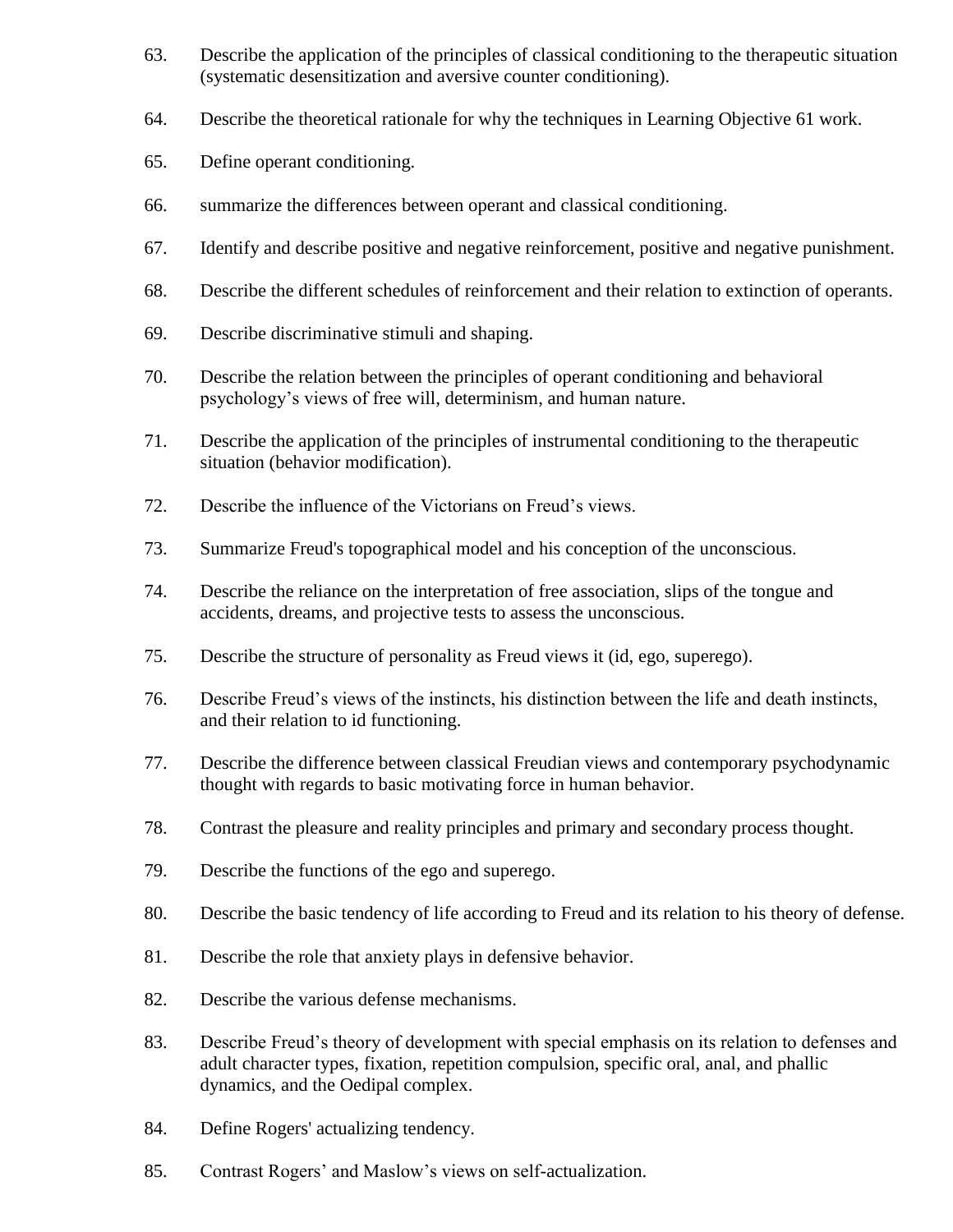- 86. Describe Rogers' views on the self (organismic self and the self-concept).
- 85. Describe Rogers' developmental theory with emphasis on organismic valuing, need for positive regard, conditions of worth, and the development of congruence and incongruence.
- 86. Describe the Freudian therapeutic concepts of therapeutic neutrality, free association, interpretation, transference and countertransference.
- 87. Summarize the difference between a non-directive and directive therapy and explain why Rogers' approach is non-directive.
- 88. Describe the attitude of the client-centered therapist (congruence, empathy, and unconditional positive regard).
- 89. Summarize the various definitional models (statistical, professional, moral, personal discomfort, and legal) of abnormal behavior discussed in class.
- 90. Define insanity.
- 91. Summarize the theoretical models discussed in class (psychoanalytic, humanistic, behavioral, cognitive, biological/medical) used to understand abnormal behavior.
- 92. Summarize the diathesis-stress model of mental disorders.
- 93. Describe the medical interventions used to treat mental disorders.
- 94. Describe the diagnostic techniques used by psychologists, specifically the DSM.
- 95. Describe the characteristics of neurotic and psychotic functioning.
- 96. Describe the symptoms, sub-types (when appropriate) and possible causes for the following disorders: phobic disorders, generalized anxiety disorder, panic disorder, obsessive-compulsive disorder, somatoform disorders, dissociative disorders, schizophrenic disorders, and mood disorders.
- 97. Describe the general characteristics of the stages in Piaget's theory of development.
- 98. Define assimilation and accommodation and their relation to knowing the world.
- 99. Define the distinction between knowing something in the narrow and broad sense.
- 100. Describe and criticize Piaget's methodology.
- 101. Describe the general features and major accomplishments of each of Piaget's stages of intellectual development with emphasis on object concept in the sensorimotor stage, the symbolic function in the pre-operational stage, conservation in the concrete operational stage, and the use of the hypothetical-deductive method in the formal operational stage.
- 102. Describe the major transition between sensorimotor and operational thought.
- 103. Describe the major differences between pre-and concrete operational thought.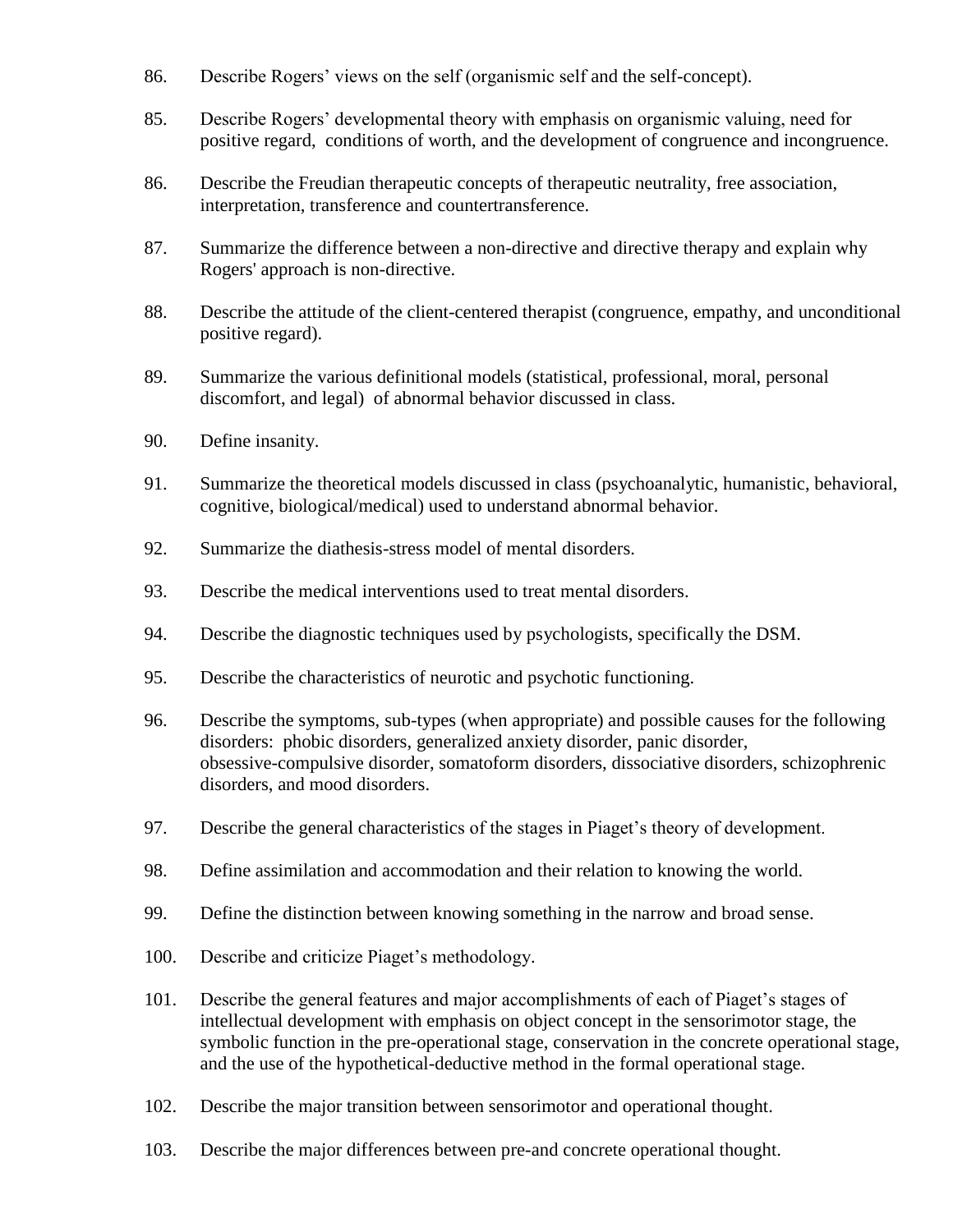- 104. Define equilibration and its role in the development of intelligence.
- 105. Define cognitive psychology.
- 106. Define sensation, perception, and psychophysics.
- 107. Describe what we mean when we characterize perception as biologically limited, selective, and constructive.
- 108. Define absolute threshold.
- 109. Define difference threshold and its relation to Weber's law.
- 110. Describe sensory gating and its relation to pain perception.
- 111. Describe electromagnetic radiation and its relation to vision.
- 112. Define transduction.
- 113. Summarize the process of dark adaptation.
- 114. Describe the structure, location, and role of the rods, cones, and combiner cells (bipolar and ganglion cells) in vision.
- 115. Describe the blind spot.
- 116. Describe the factors that contributive to the active or constructive nature of vision: perceptual set (context and motivation) and the Gestalt principles (figure/ground, similarity, proximity, closure, continuity, connectedness).
- 117. Describe what we mean when we suggest perceptual experience is a hypothesis.
- 118. Define depth perception and the role monocular and binocular cues play in depth perception.
- 119. Define perceptual constancy.
- 120. Explain the relation between size constancy and the Muller-Lyer illusion.
- 121. Describe the theories of color perception.
- 122. Describe the processes of encoding, storage, and retrieval and their relation to the conception of memory.
- 123. Define sensory storage, its function, and the experimental research demonstrating its validity.
- 124. Describe shot-term memory with emphasis on the role of maintenance rehearsal and chunking.
- 125. Define long-term memory.
- 126. Describe the categories of long-term memory.
- 127. Contrast explicit and implicit memory.